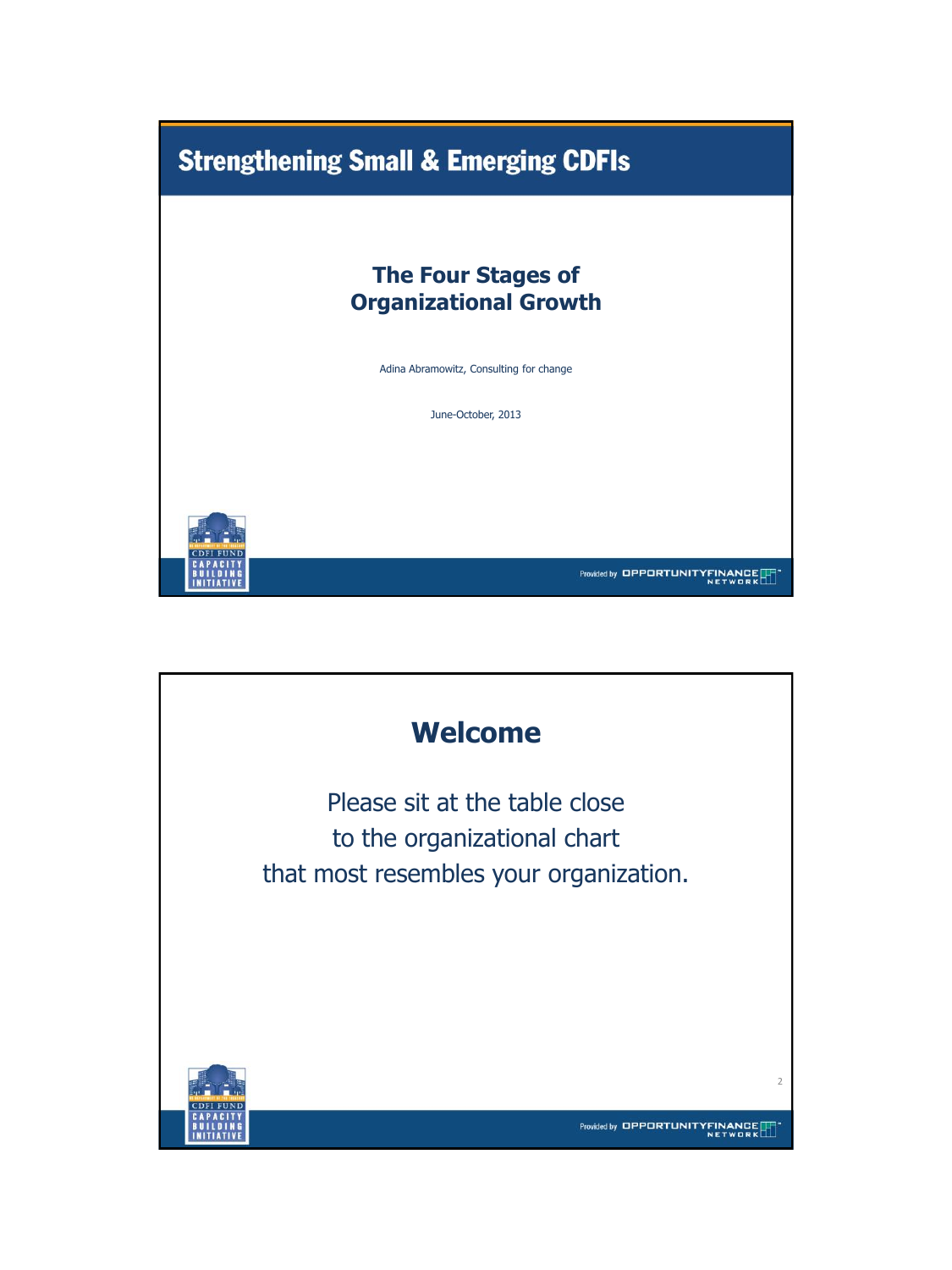

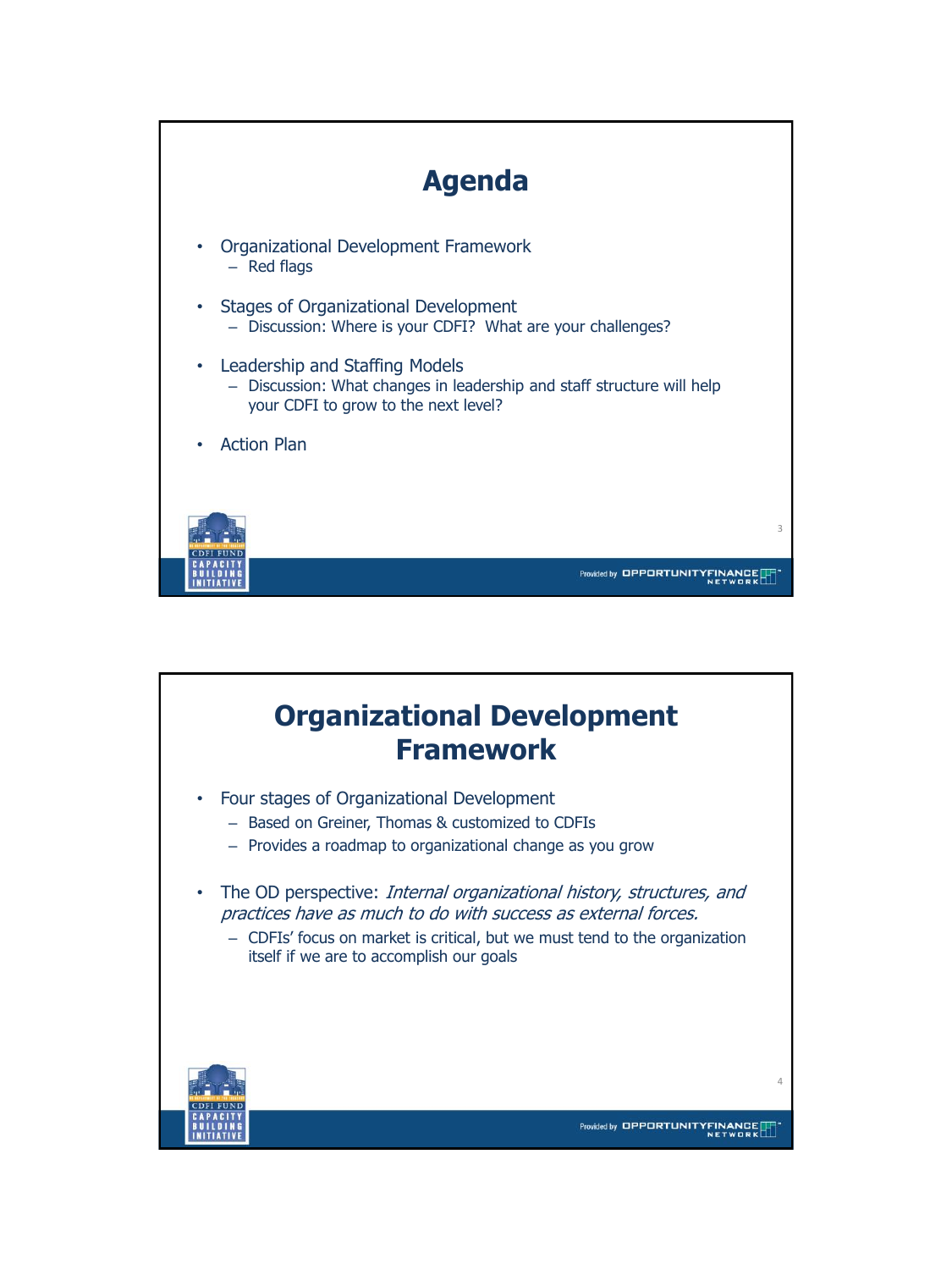

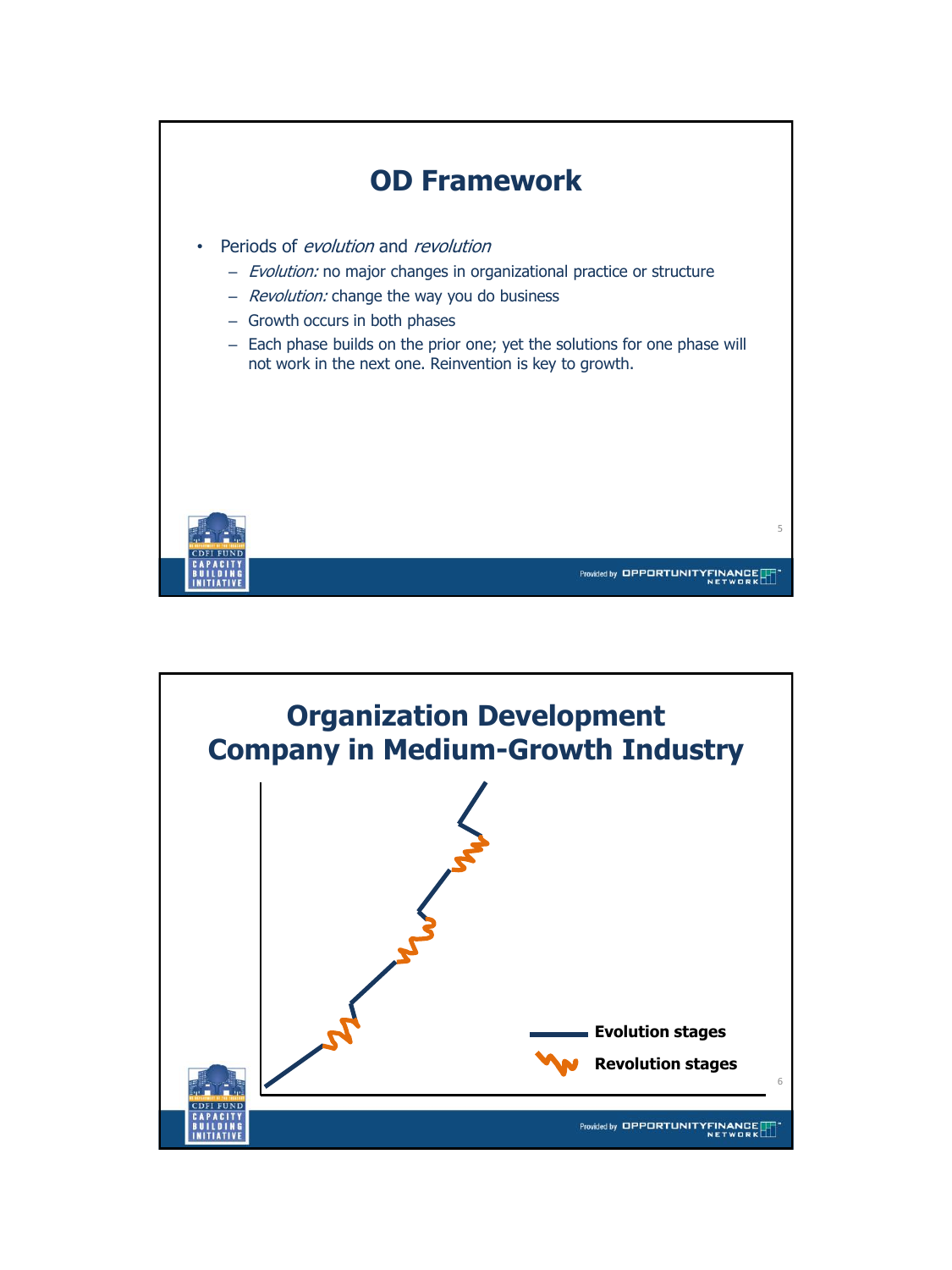

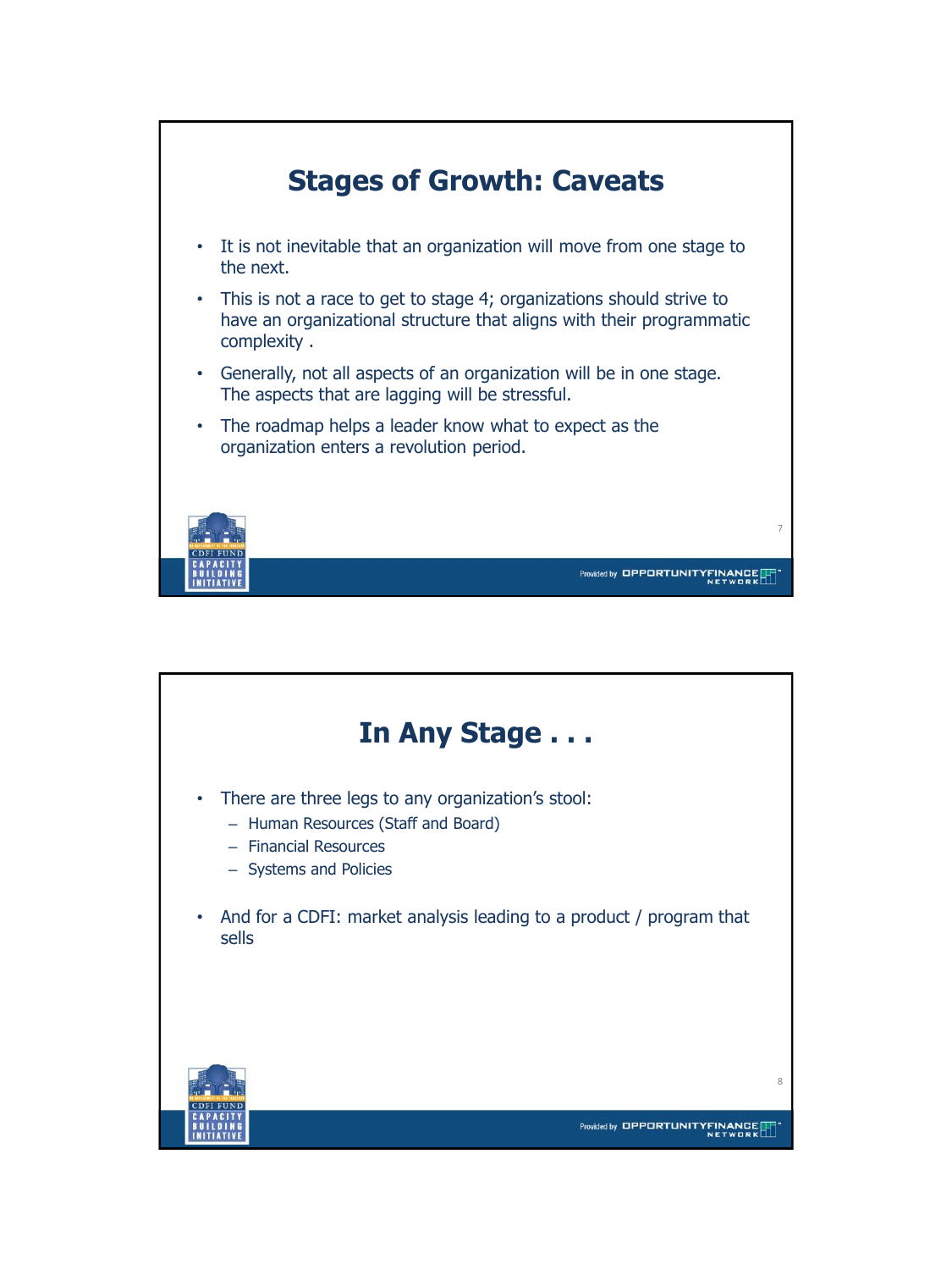

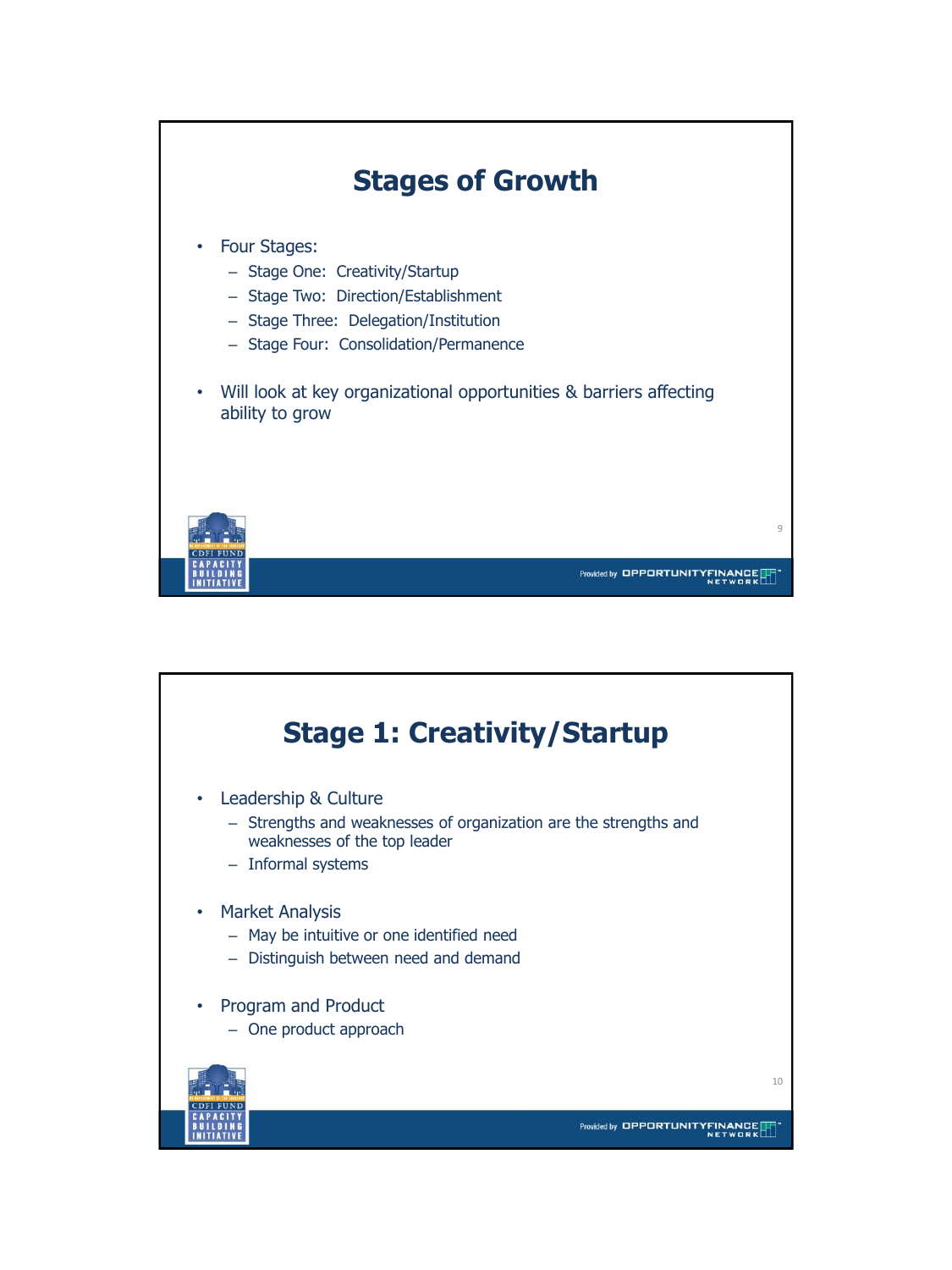

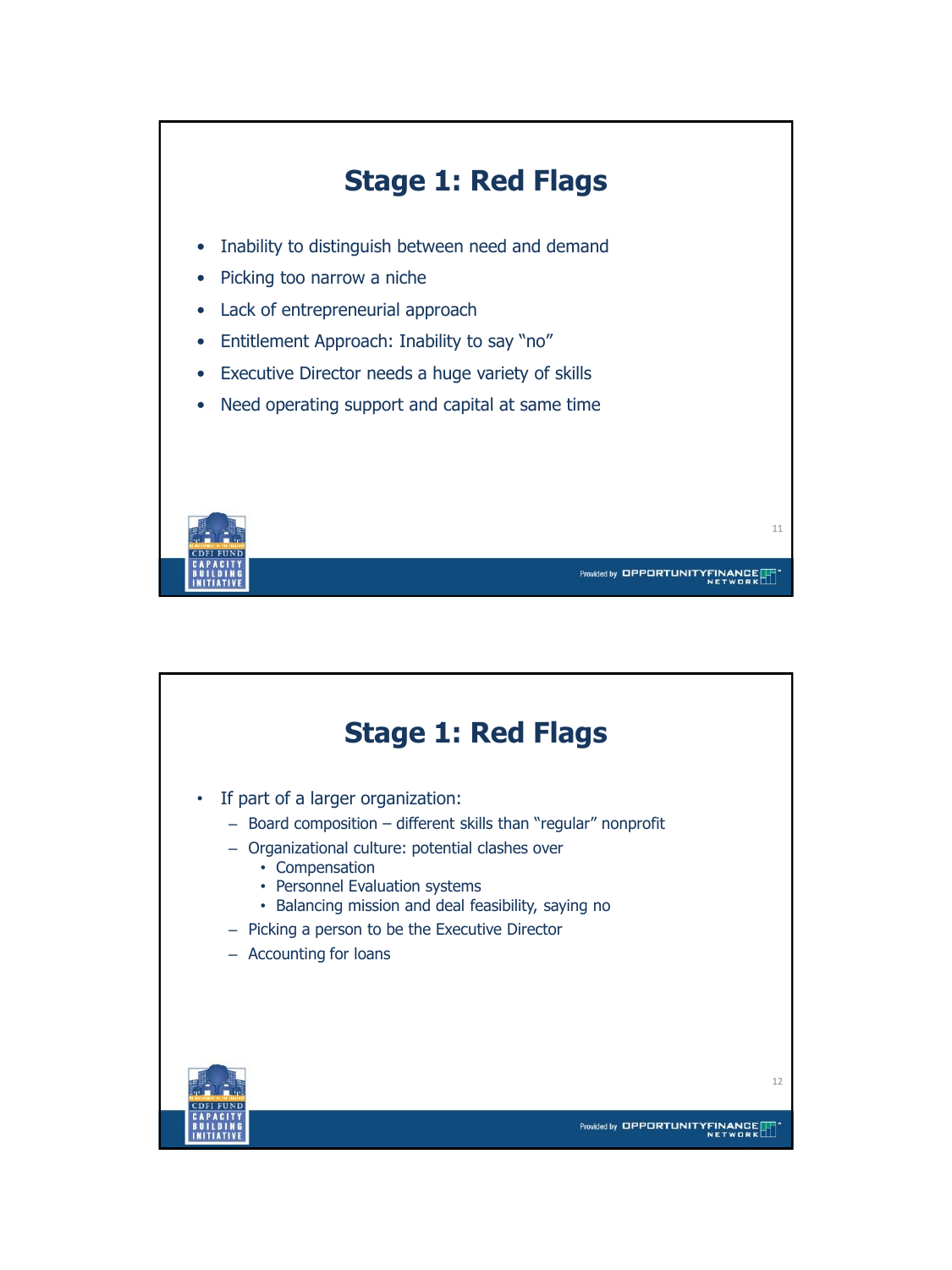

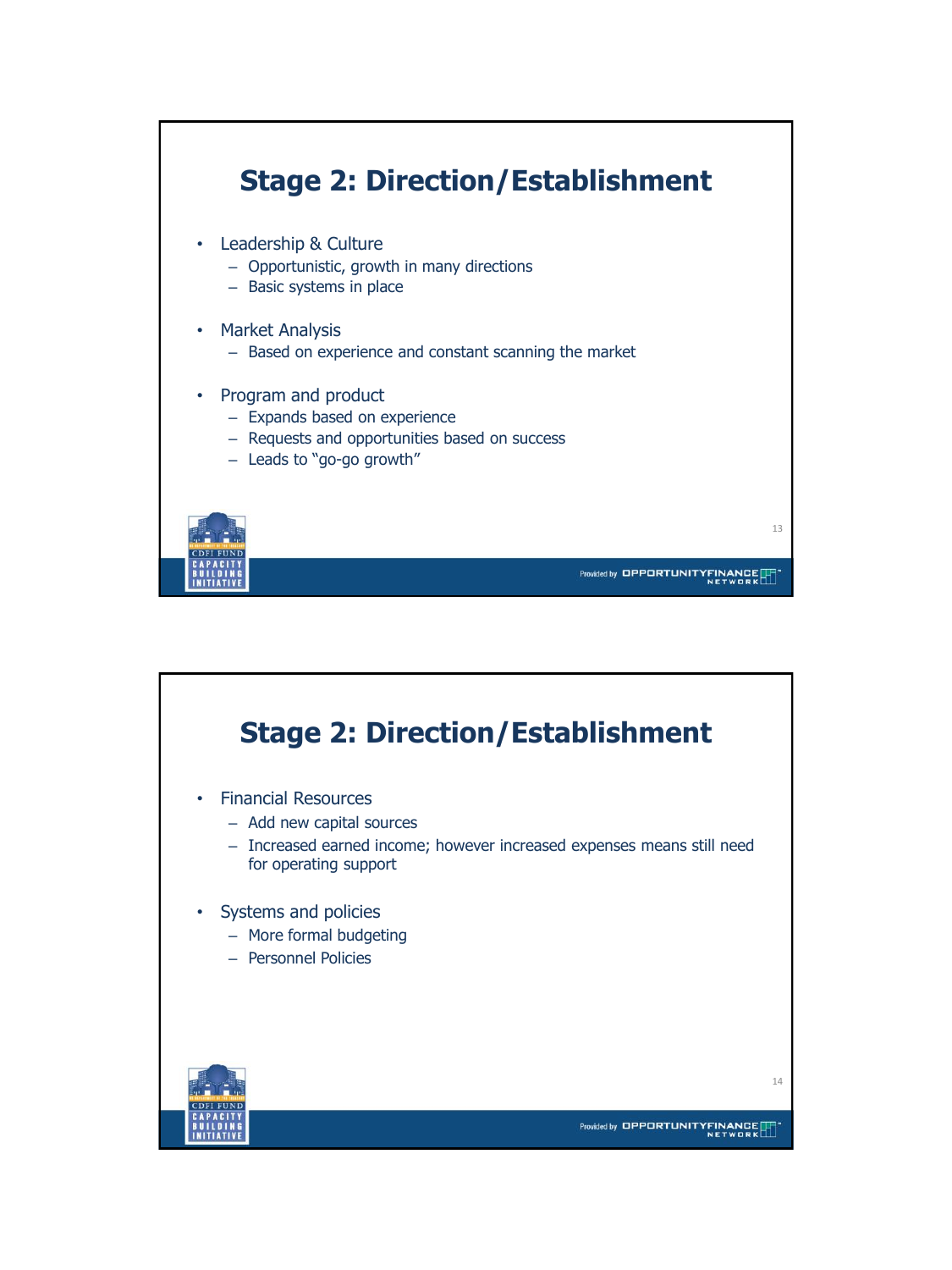

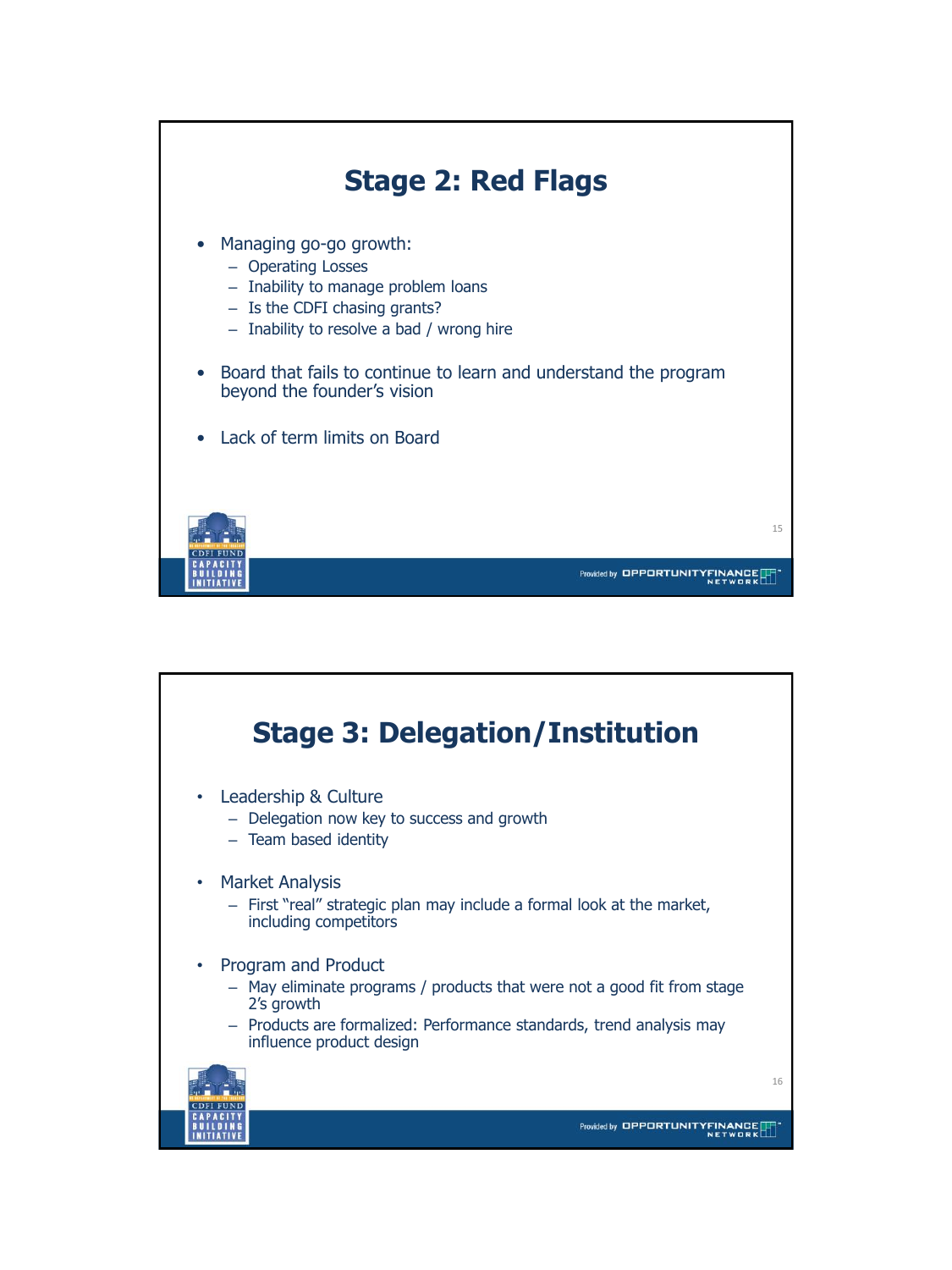

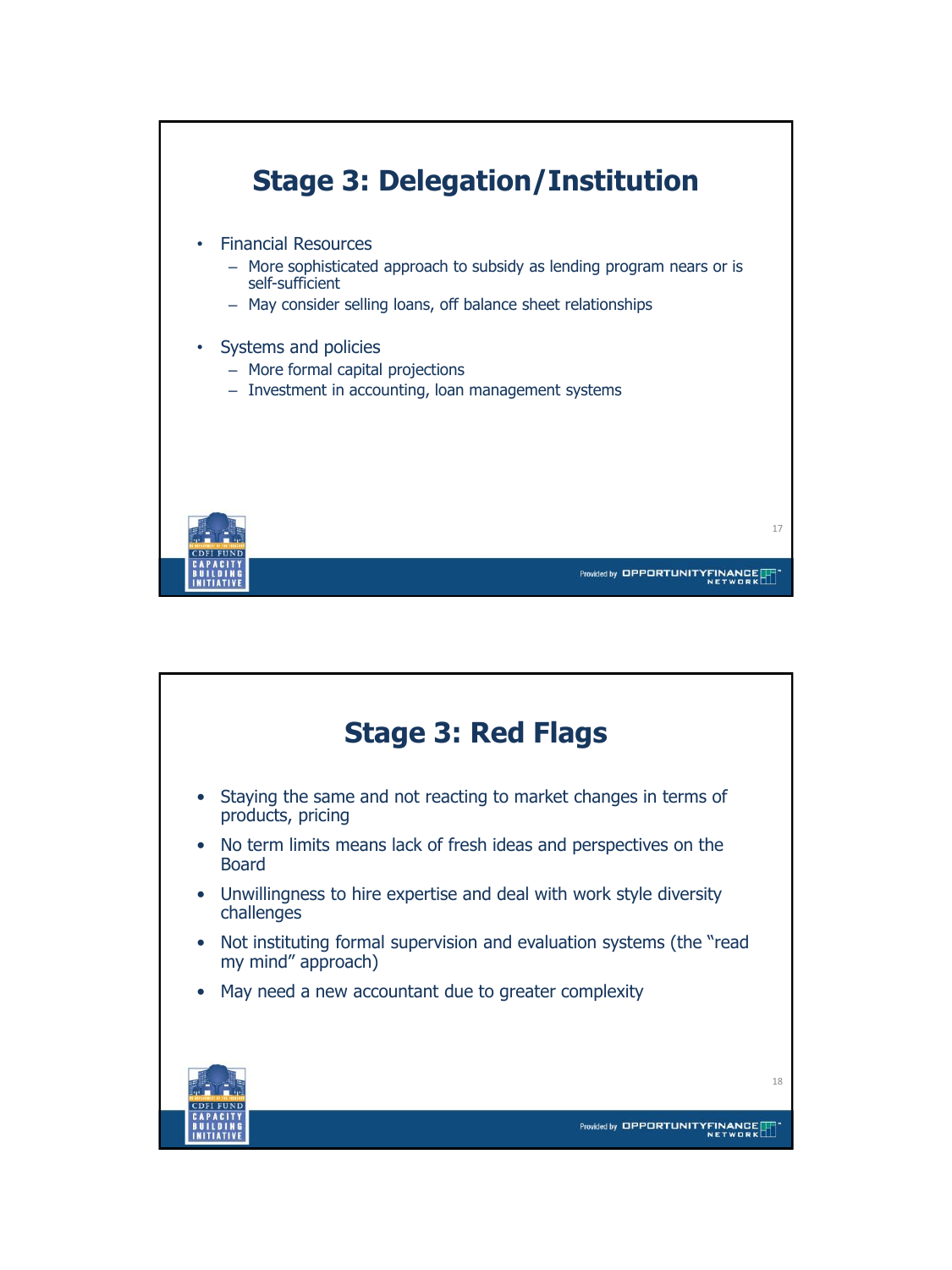

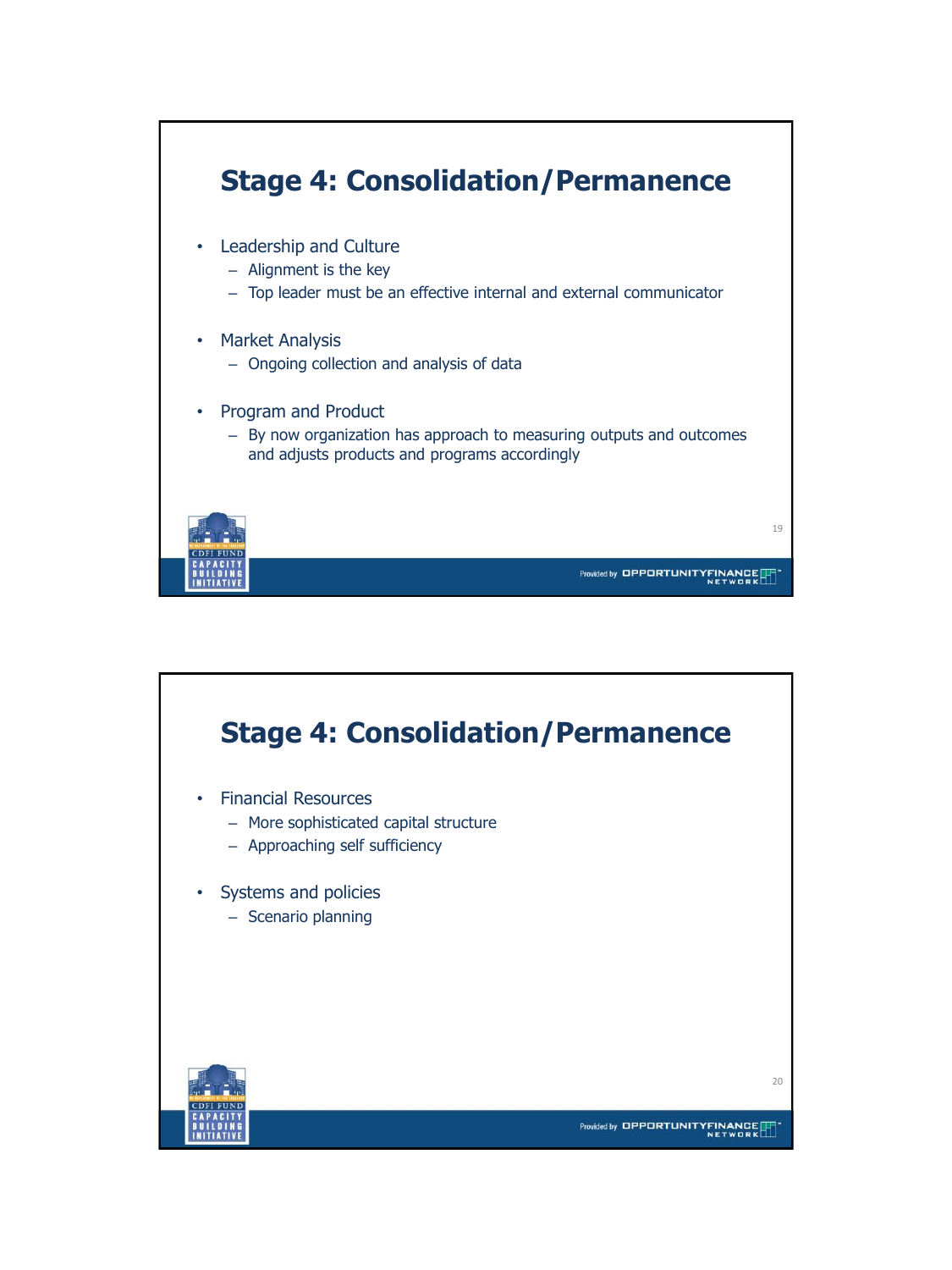

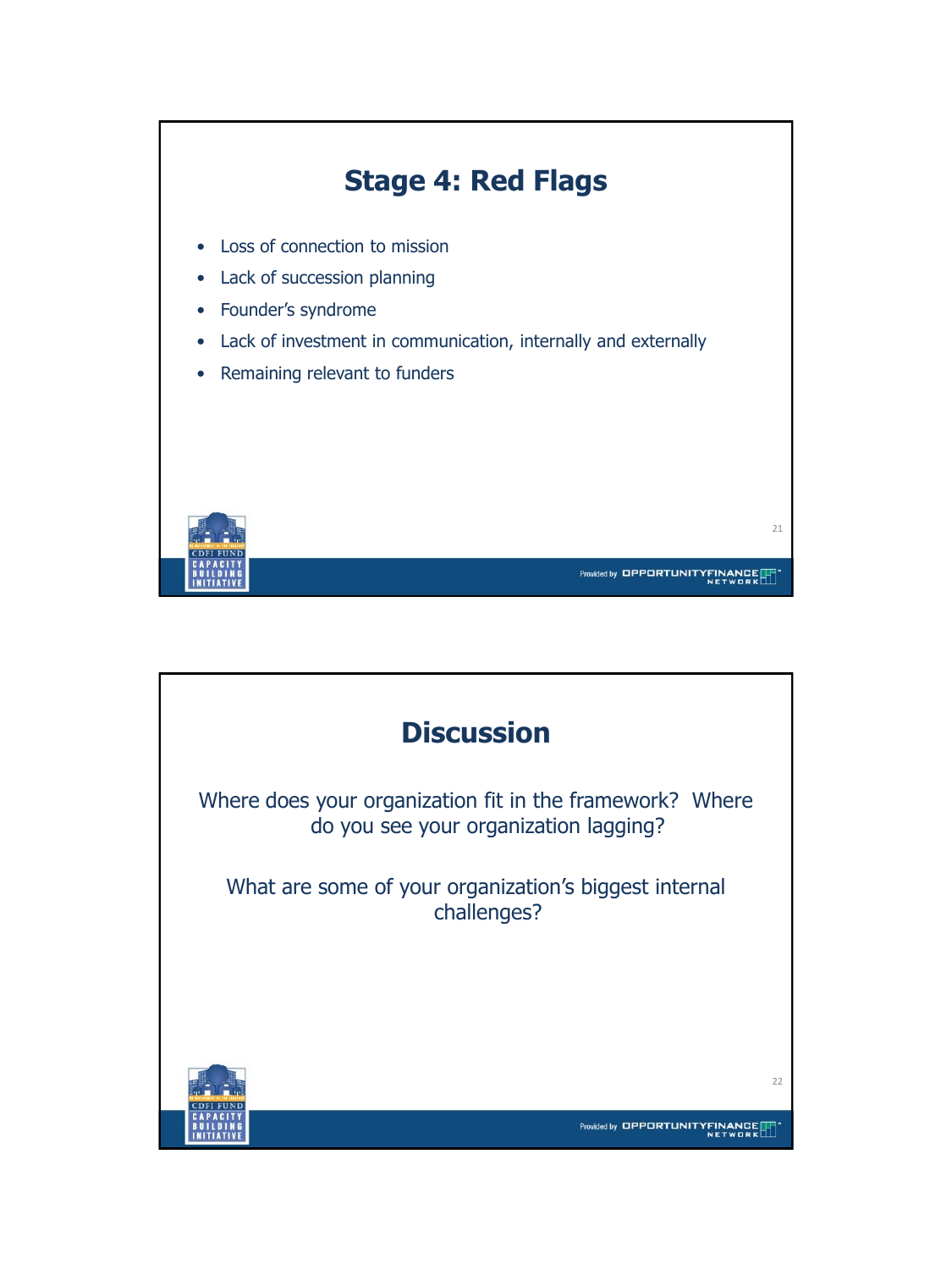

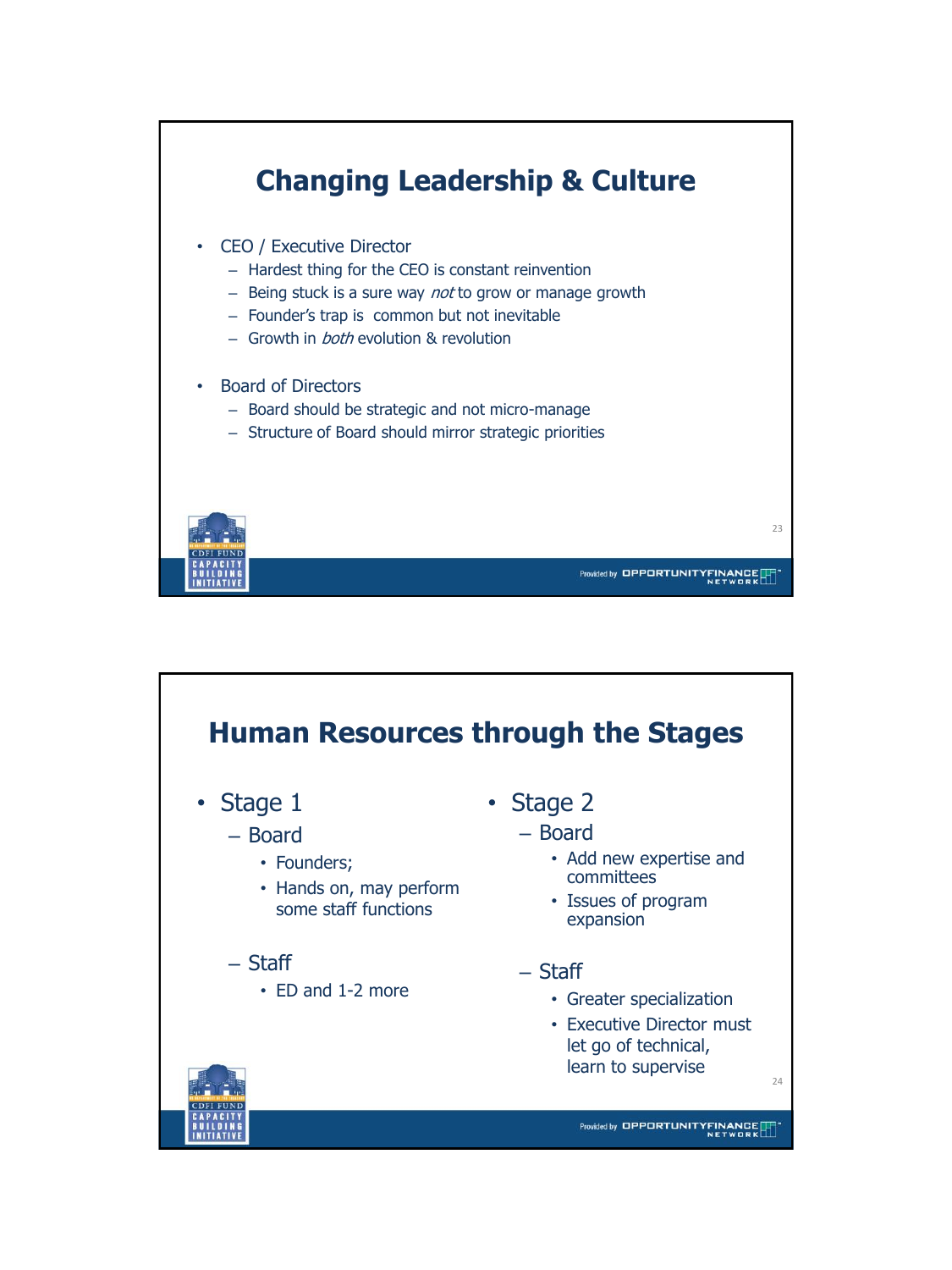

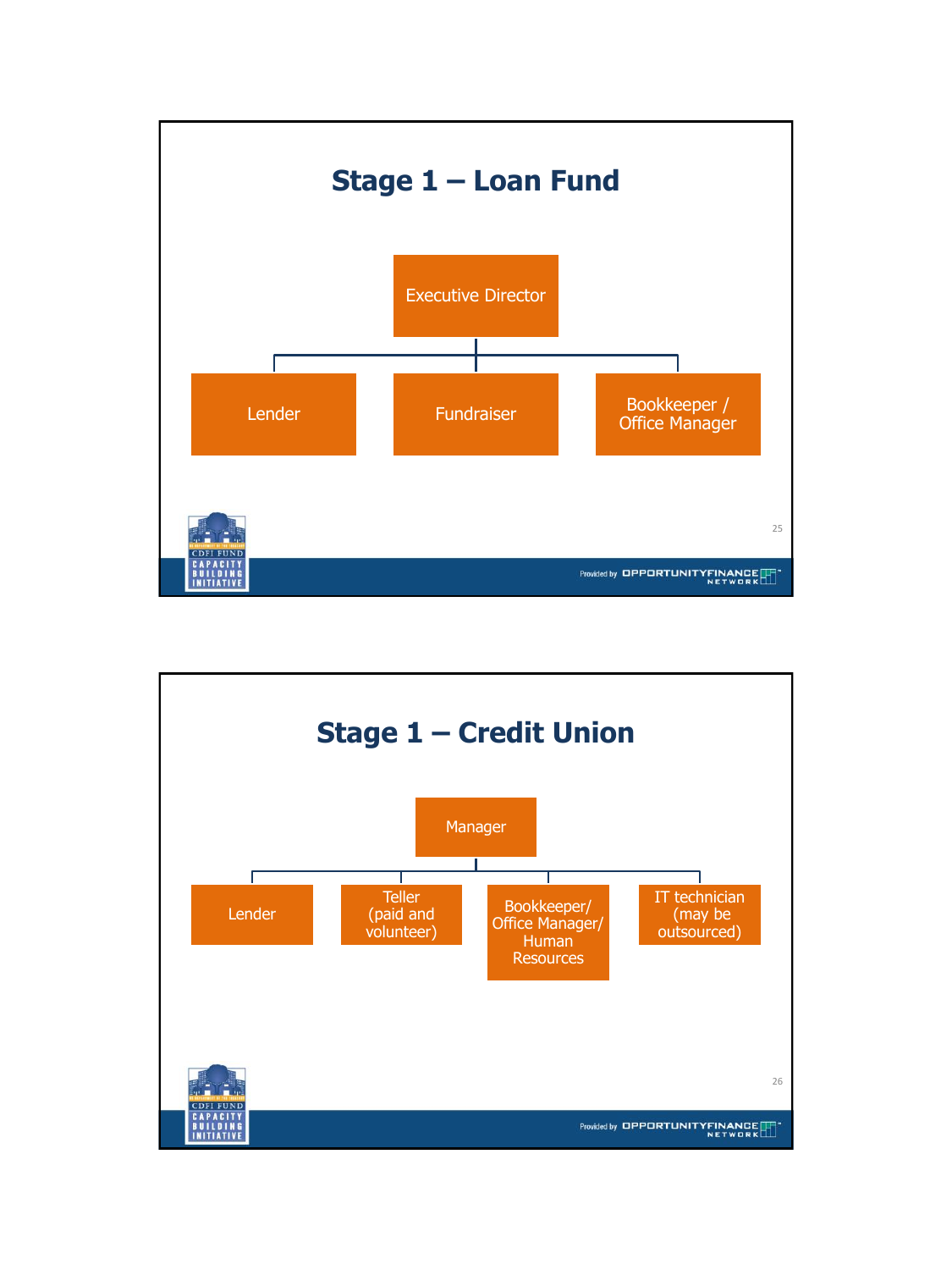

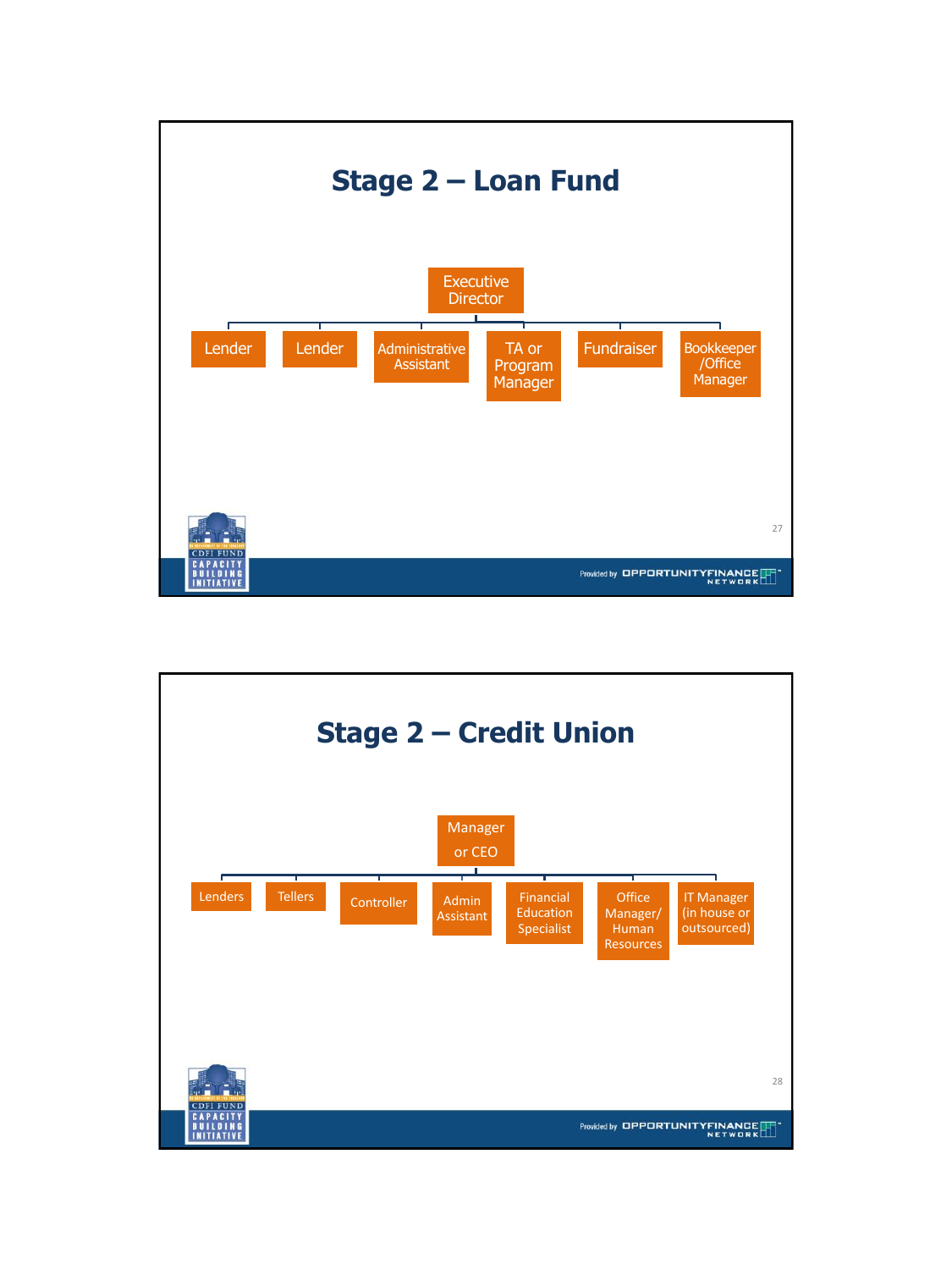

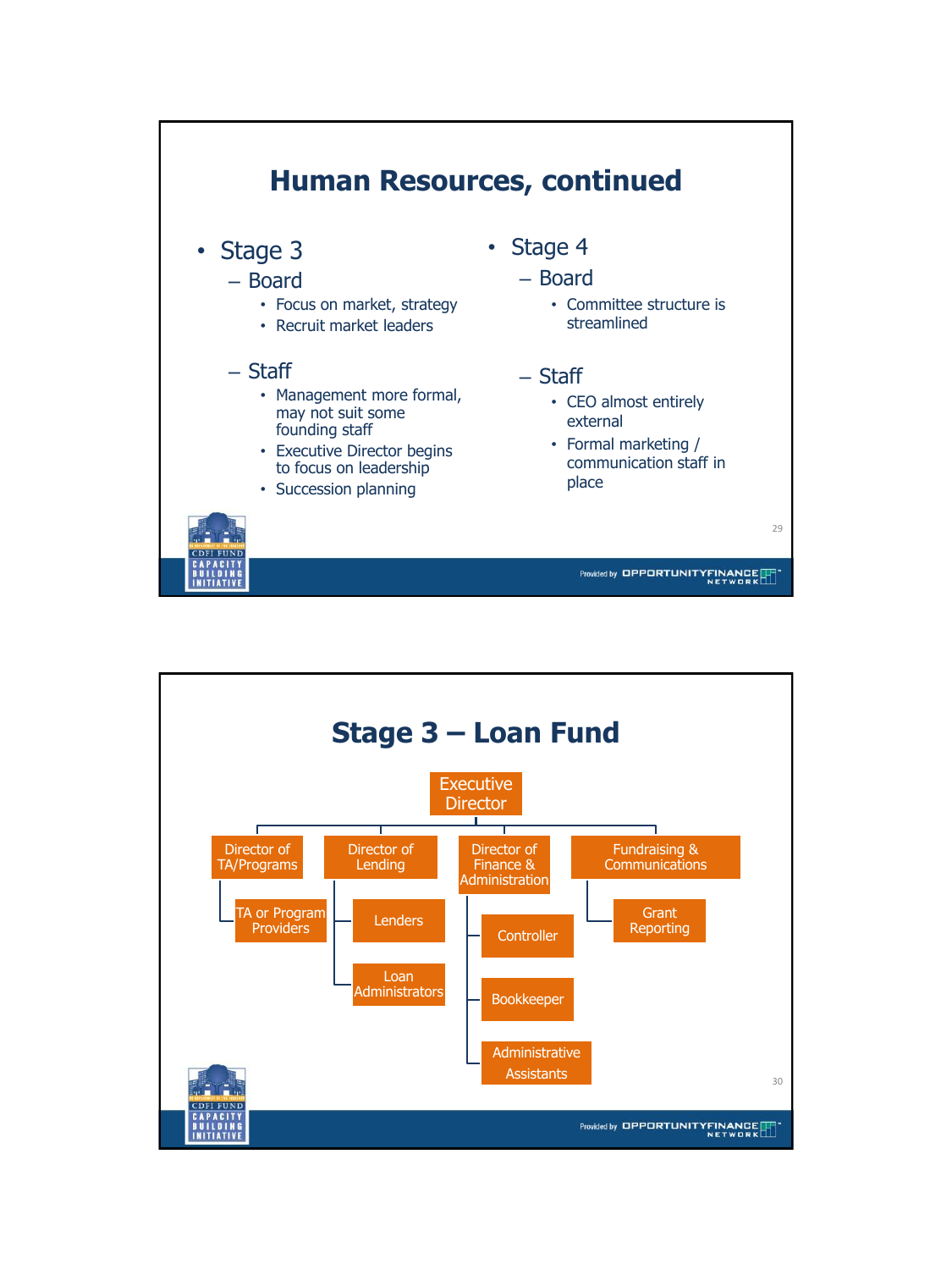

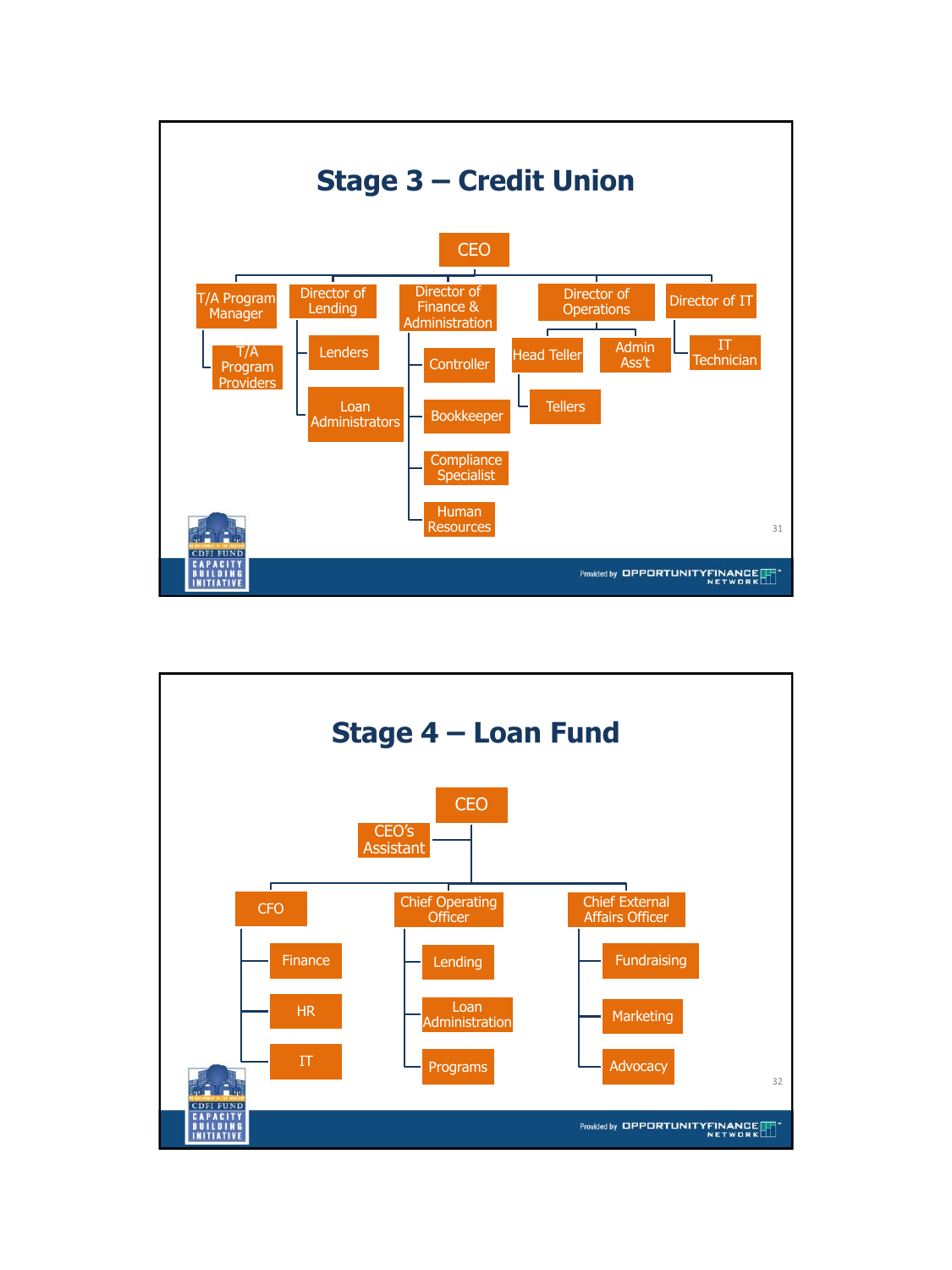

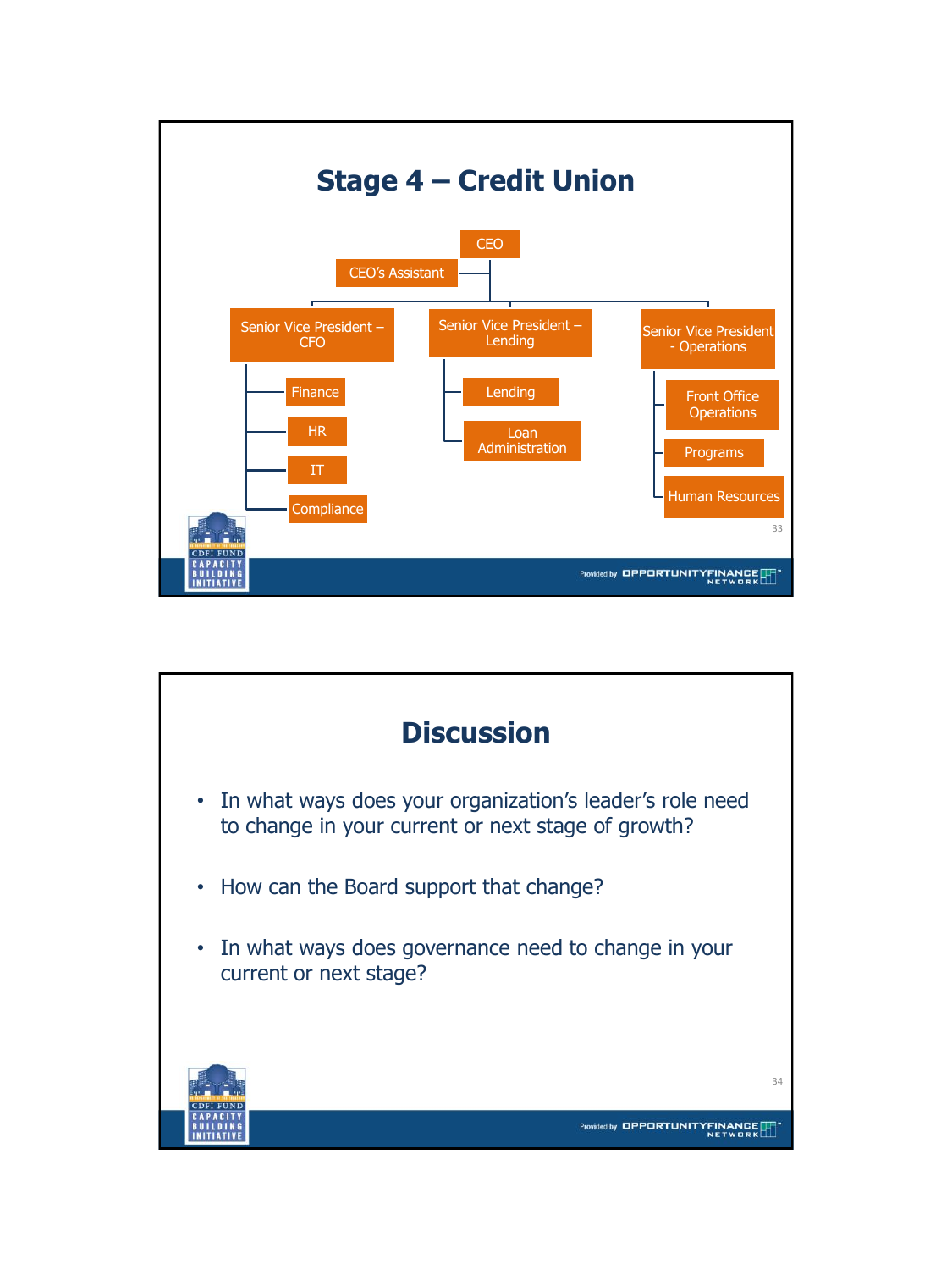

| <b>Action Plan</b> |      |          |                                                   |    |
|--------------------|------|----------|---------------------------------------------------|----|
| Action             | Lead | Timeline | Resources                                         |    |
|                    |      |          |                                                   |    |
|                    |      |          |                                                   |    |
|                    |      |          |                                                   |    |
|                    |      |          |                                                   |    |
|                    |      |          |                                                   |    |
|                    |      |          |                                                   |    |
| CDEI               |      |          |                                                   | 36 |
|                    |      |          | Provided by <b>OPPORTUNITYFINA</b><br><b>TWOR</b> |    |